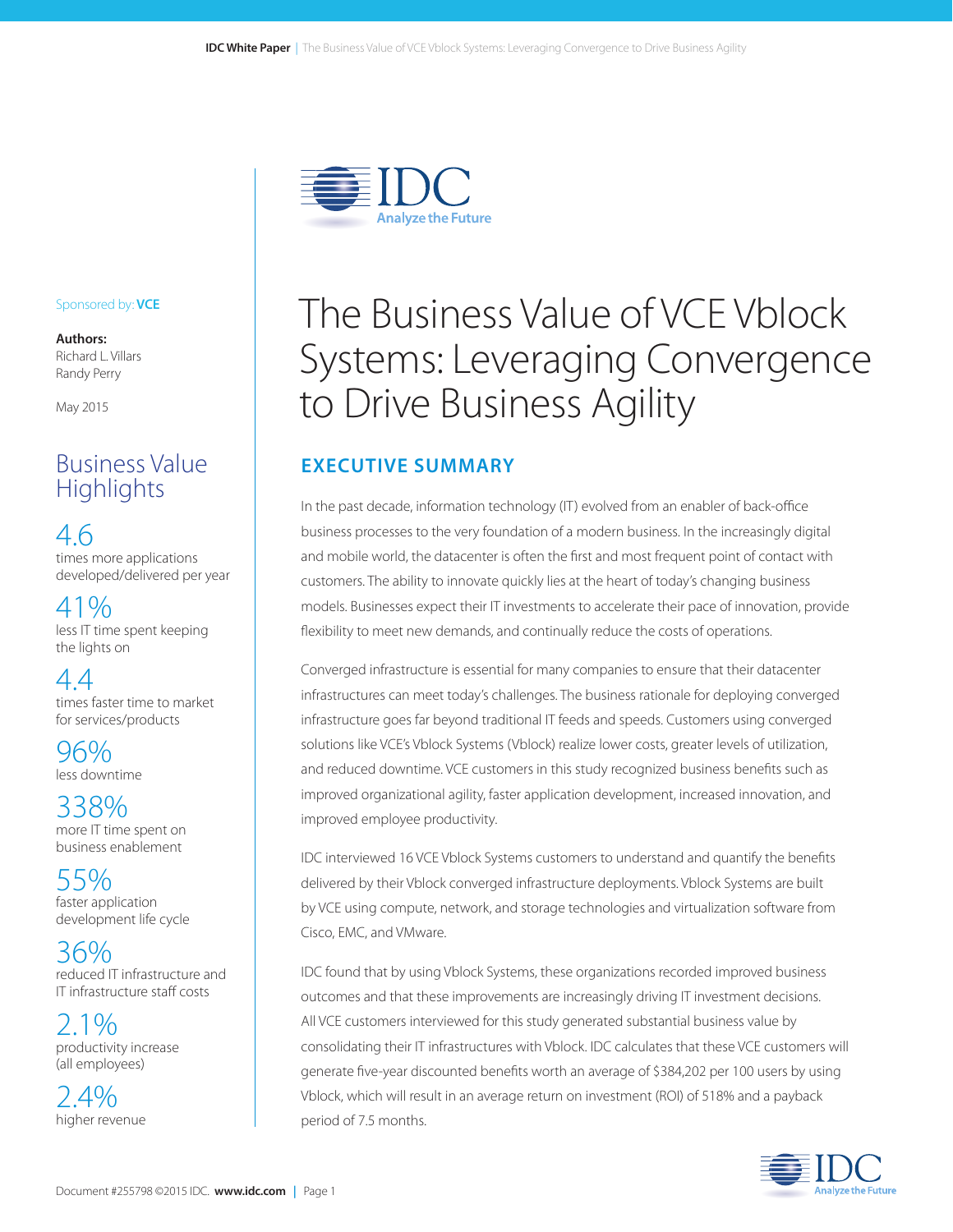Drivers of economic benefits include:

- **»** Improved IT agility, which reduces the time needed to deliver applications and services and provision datacenter resources — 4.4 times faster time to market for new services/products
- »Greater business innovation as IT staff spend less time "keeping the lights on" and more time on innovation projects including mobile and analytics — 41% less time spent keeping the lights on
- »Increased performance, driving higher levels of customer services and satisfaction 4.6 times more applications developed/delivered per year
- »Higher levels of cost-effectiveness, scalability, and reliability in the technology infrastructure 96% less downtime

Converged infrastructure enables IT to rapidly deploy proportional infrastructure resources of every type (compute, network, storage, and advanced data services) while reducing operational overhead. Its effective use is a key enabler of business flexibility.

### **In This White Paper**

This study presents the data and IDC's analysis of the business value that 16 VCE customers achieved by deploying Vblock Systems. These organizations represent a wide variety of countries and industry verticals, ranging in size from 400 to 200,000 employees, with a mean employee base of 27,113. On average, these VCE customers have deployed five Vblock Systems to support an average of 282 business applications used by 85% of all IT users at their organizations. According to VCE customers, they are running important business applications on the platform, and a number of them are supporting IT initiatives such as private cloud, Big Data and analytics, and centralized virtual desktop (CVD).

# Strategic Focus Shifting to Speed and Agility and Enabling 3rd Platform Innovation

The world of IT is undergoing a massive shift from the PC-based client/server-centric computing model of the 2nd Platform to a model dominated by cloud, mobile, Big Data and analytics, and social technologies. IDC refers to this as the 3rd Platform of computing. Today, virtually all business and technical innovation is occurring on 3rd Platform technologies, and the shift to the 3rd Platform is enabling thousands of high-value, industry-transforming solutions and services. 3rd Platform technologies are also driving the development of entirely new business models, altering and improving customer experience, and delivering new insights that are the sources of competitive advantage.

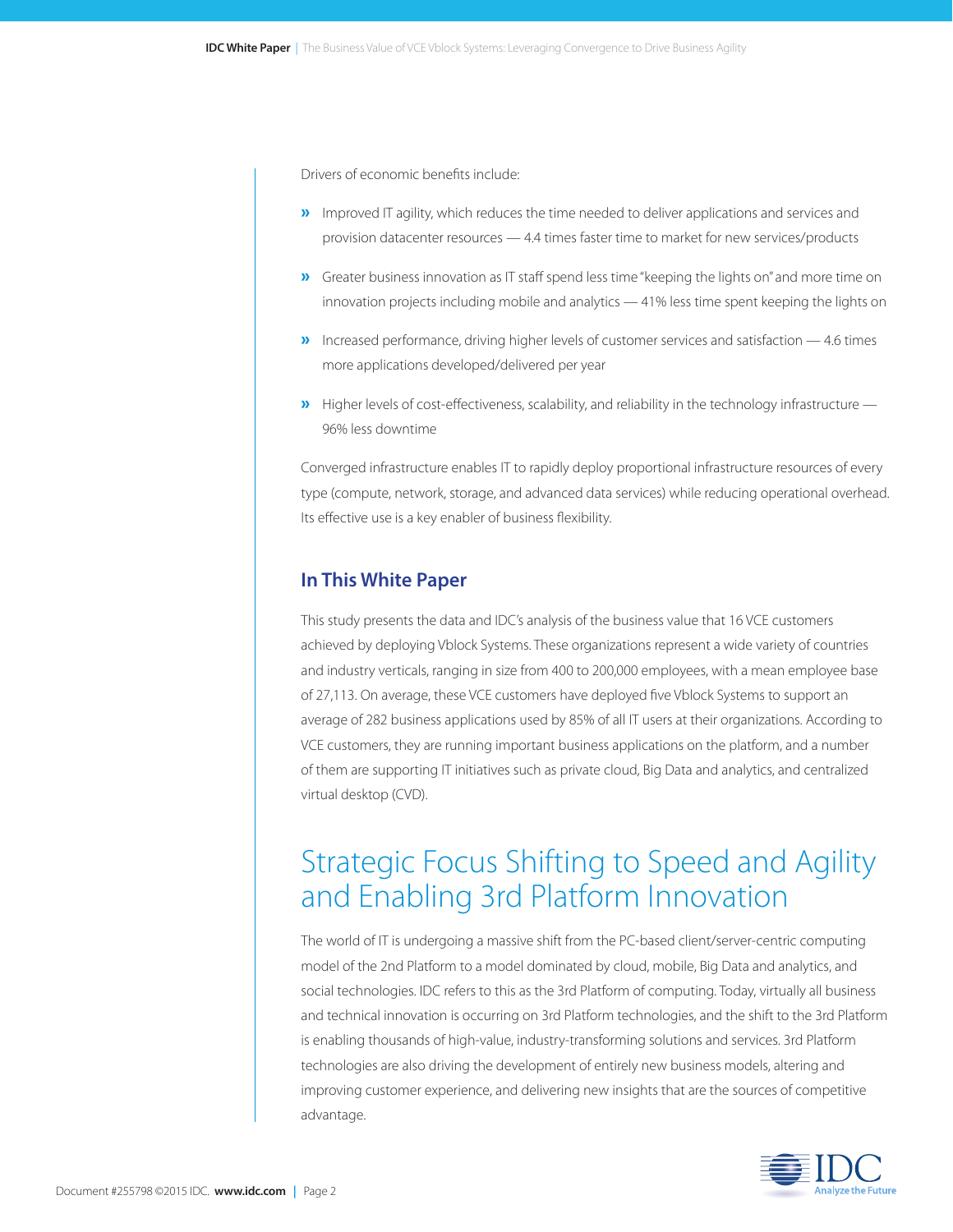In 3rd Platform–based business, speed and agility are key. No longer can business units wait weeks or months for the infrastructure required to deploy or scale new applications or services. They require the flexibility to quickly scale their compute capacity up or down for any particular application to respond to changing use cases and patterns of demand.

### **Converged Infrastructure Quickly Becoming Mainstream**

Given the customer experience described previously, it should come as no surprise that converged infrastructure deployments are rapidly gaining traction in enterprise datacenters around the world. Many enterprises are investing heavily on converged infrastructure as their primary method of implementing new capacity moving forward. IDC estimates that in 2015, \$10.2 billion will be spent on converged systems, representing 11.4% of total IT infrastructure spending, and that this number will grow to \$14.3 billion by 2018, representing 14.9% of total IT infrastructure spending. This will represent over 12.3% of the total spending on networking, 11.5% of the spending on servers, and 22% of the spending on storage by 2018 (see Figure 1).

#### **FIGURE 1**



### Converged Systems Outlook, 2012–2018

*Note: For details, see Worldwide Integrated Systems 2014–2018 Forecast: State of the Market and Outlook (IDC #252616, November 2014).*

*Source: IDC, 2014*

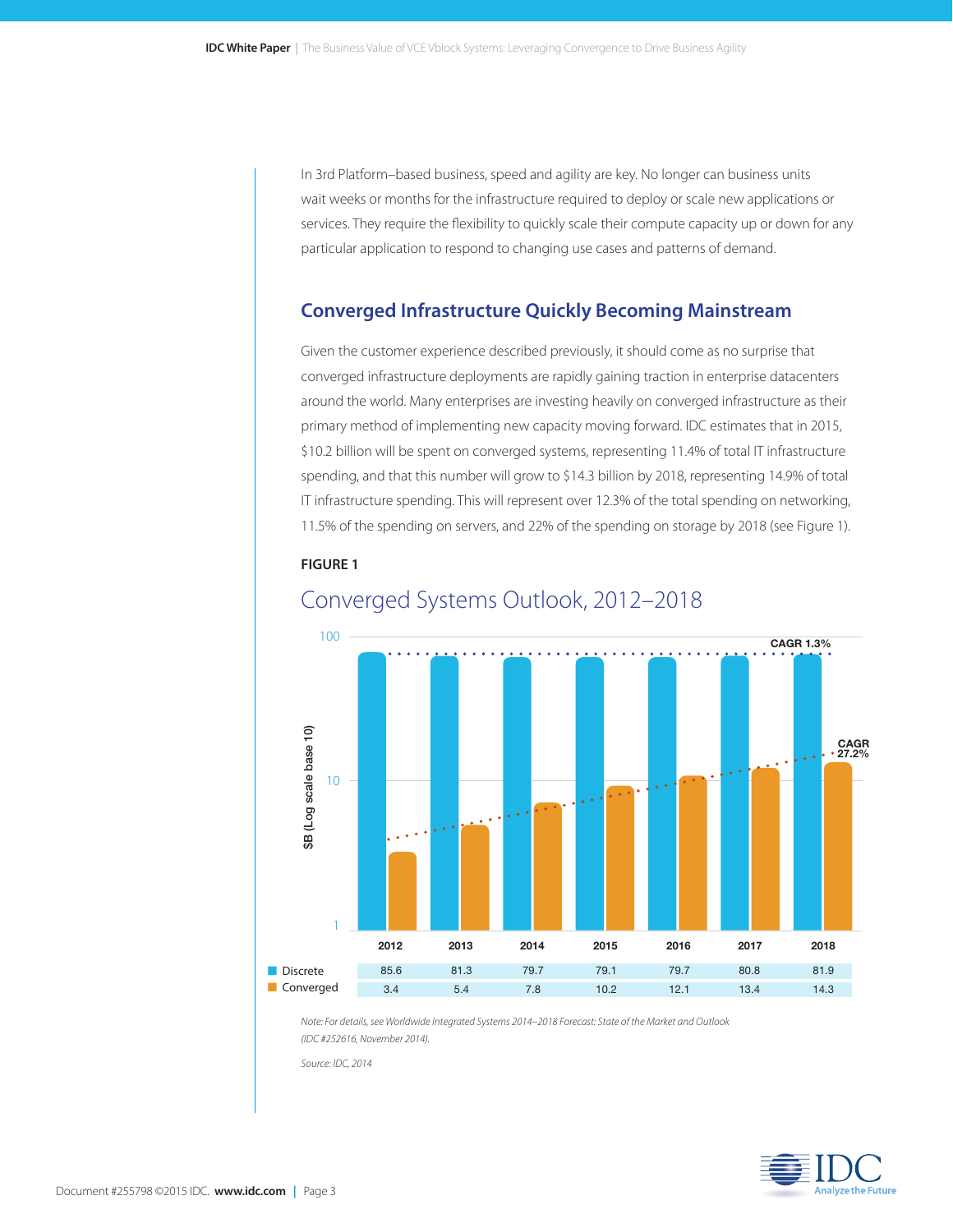Further, the strategic rationale behind deploying converged infrastructure is also evolving. As recently as two to three years ago, many businesses' primary rationale was to increase utilization and reduce operational costs around managing compute, storage, and network environments separately. While those benefits are still relevant, companies are expanding their strategic rationale because converged infrastructure also provides significant benefits in terms of enterprise agility and time to market. Companies are realizing that converged infrastructure is a critical enabler of 3rd Platform technologies and innovation.

# VCE Vblock Systems

In less than five years of being on the market, VCE Vblock Systems has now exceeded a \$2 billion annual bookings run rate. VCE engineers and factory integrates compute and networking from Cisco, storage from EMC, and virtualization from VMware and its own system software and sells and supports these infrastructure systems for its customers. VCE is an EMC Federation business.

VCE announced its new VxBlock System (VxBlock) offering in March 2015. VxBlock brings greater levels of flexibility and supports software-defined networking (SDN) technologies to provide customers with greater choice when it comes to their datacenter infrastructure.

## **Driving IT Innovation with Vblock**

By enabling cost and time efficiencies, Vblock Systems help customers better allocate budget and staff resources. VCE customers are better able to focus IT on business enablement and innovation. They dedicate less staff time to keeping the lights on even as they improve their service levels. IDC found that companies that used to spend 78% of time and budget keeping the lights on now spend only 46%. Looked at in another way, IT staff spend on business enablement increased by more than 300% from 8% to 35% (see Figure 2). These organizations increased the percentage of their IT budget spent on new initiatives by 97%. This type of increase aligns very well with 3rd Platform priorities.

A United States–based healthcare company said that its Vblock infrastructure helped enable its Big Data and analytics initiatives. As an IT manager with the firm said, "By implementing Vblock, you're able to take staff and redirect them away from working in the datacenter to do other activities that you didn't have time to do before." The company has been able to leverage analytics to support its marketing efforts and drive new business opportunities.



"The real value of Vblock is that we can take resources that used to spend their time in the lab and turn them around and have them work on mobility solutions. If we didn't have these mobility solutions, I would believe that our sales figures would not be as good."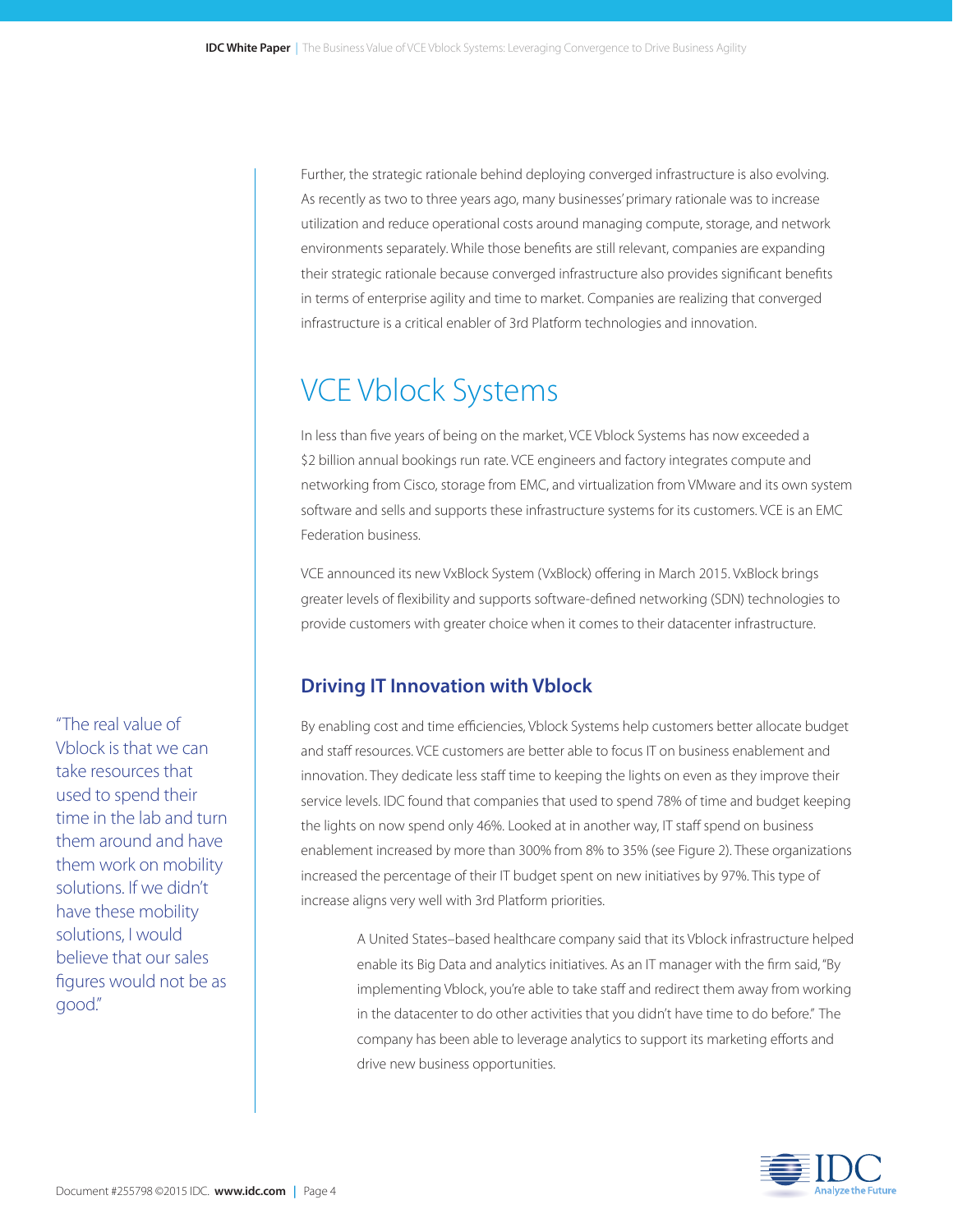

### **FIGURE 2**

Innovation and Business Enablement with Vblock

*Source: IDC, 2015*

## **Vblock Enables Agile and Elastic IT Environments**

Every VCE customer interviewed reported that its Vblock environment is contributing to better business outcomes by making the IT environment more agile and elastic, driving more innovation, and enabling the company to better serve users and customers.

With Vblock Systems in place, IT teams can move faster and more flexibly. For example, organizations interviewed deployed a server in 84% less time. IT infrastructure that used to require days or even weeks to deploy can now be deployed in hours.

VCE customers interviewed are deploying applications in 66% less time than before and releasing new services in 77% less time than with their legacy environments (see Table 1). Just as important as the ability to develop and provision services rapidly is the ability to quickly scale those services up (or down) to meet changing needs. VCE customers told us their application development teams have access to capacity when they need it, and they leverage this infrastructure to reduce application development cycles.

This speed directly drives innovation, new services, and, in many cases, new revenue streams and higher customer satisfaction.

A United States–based software developer said that the use of Vblock shortened its application development life cycle, which is critical in the highly competitive software market. An IT manager said that his organization got "a pat on the back from the business side when they closed out a couple of big deals and said that our response time was the reason for that."



"We're growing a new research collaboration capability for our research professionals, and as it's taking off, we've needed to scale very, very quickly to accommodate the growth, and it's simply been a matter of turning up new capacity in the Vblock environment. Historically, it would have been a very protracted, complex process."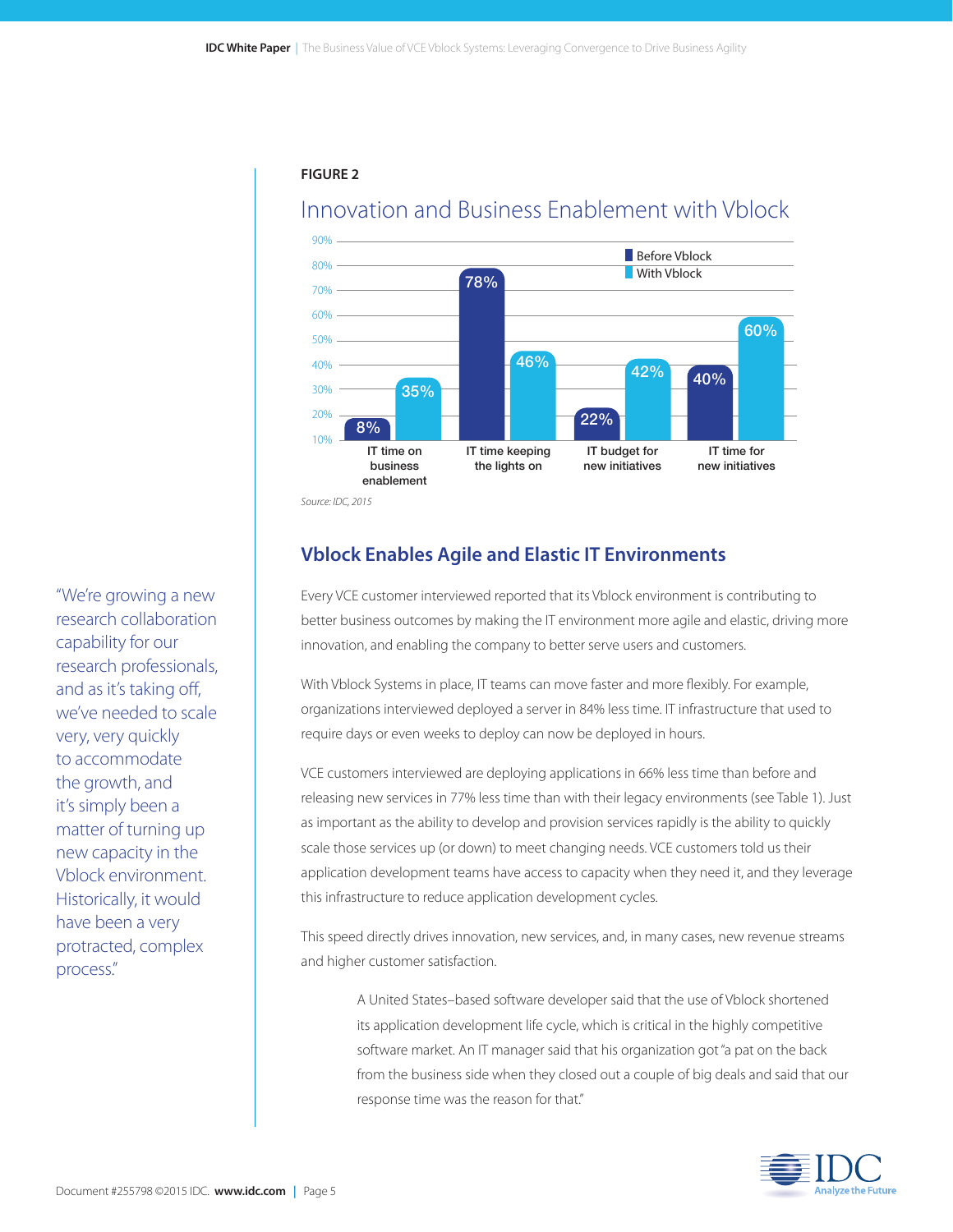### **TABLE 1**

| <b>Business Agility KPIs</b>                             |                      |                    |                |               |
|----------------------------------------------------------|----------------------|--------------------|----------------|---------------|
|                                                          | <b>Before Vblock</b> | <b>With Vblock</b> | <b>Benefit</b> | Advantage (%) |
| Time to provision server (days)                          | 7.1                  |                    | 6.0            | 84            |
| Time to deploy application (weeks)                       | 4.6                  | 1.6                | 3.0            | 66            |
| Time for application development life cycle (weeks) 40.0 |                      | 18.1               | 21.9           | 55            |
| Time to market for new services/products (days)          | 41.8                 | 9.5                | 323            |               |

*Source: IDC, 2015*

"Vblock helps us scale easier. For example, we can deploy the VM to support a new service — or onboard a new company — in minutes as opposed to maybe weeks."

### **Providing Better Business Outcomes with Vblock**

With freed-up resources and improved IT agility, VCE customers reported that they are better able to serve users and customers. More time for innovation can help organizations develop new types of applications and services, including mobile and self-service options, increasing the value of these applications. And the reliability of Vblock helps ensure that customers experience minimal interruptions to applications and services (see Table 2).

A European telecommunications company found that Vblock Systems removed infrastructure as a roadblock to generating substantial additional business. Vblock enabled it to launch new services it could not have supported without significant additional investment to its legacy infrastructure.

#### **TABLE 2**

## Customer Experience KPIs

|                                                      | <b>Before Vblock</b> | <b>With Vblock</b> | Advantage (%) |
|------------------------------------------------------|----------------------|--------------------|---------------|
| Number of applications developed/delivered per year  | 24                   |                    | 358           |
| Time to develop and deliver each application (weeks) | 36                   | 14                 | 61            |
| Share of applications available to mobile users (%)  | 20                   | 60                 | 200           |

*Source: IDC, 2015*

IDC calculates that over a five-year period, the organizations interviewed for this study will earn an average of \$6.20 for every \$1.00 invested in VCE's Vblock Systems.

### **Operational Value of VCE Vblock**

IDC calculates that over a five-year period, the organizations interviewed for this study will earn an average of \$6.20 for every \$1.00 invested in VCE's Vblock Systems. This is equivalent to \$13.07 million per year per organization, or \$156,932 per year per 100 users. These financial benefits stem both from Vblock serving as a cost-effective, efficient, and reliable converged infrastructure solution and from the ability of the organizations to leverage Vblock to provide greater IT agility and IT innovation and their improved ability to serve customers and achieve better business outcomes.

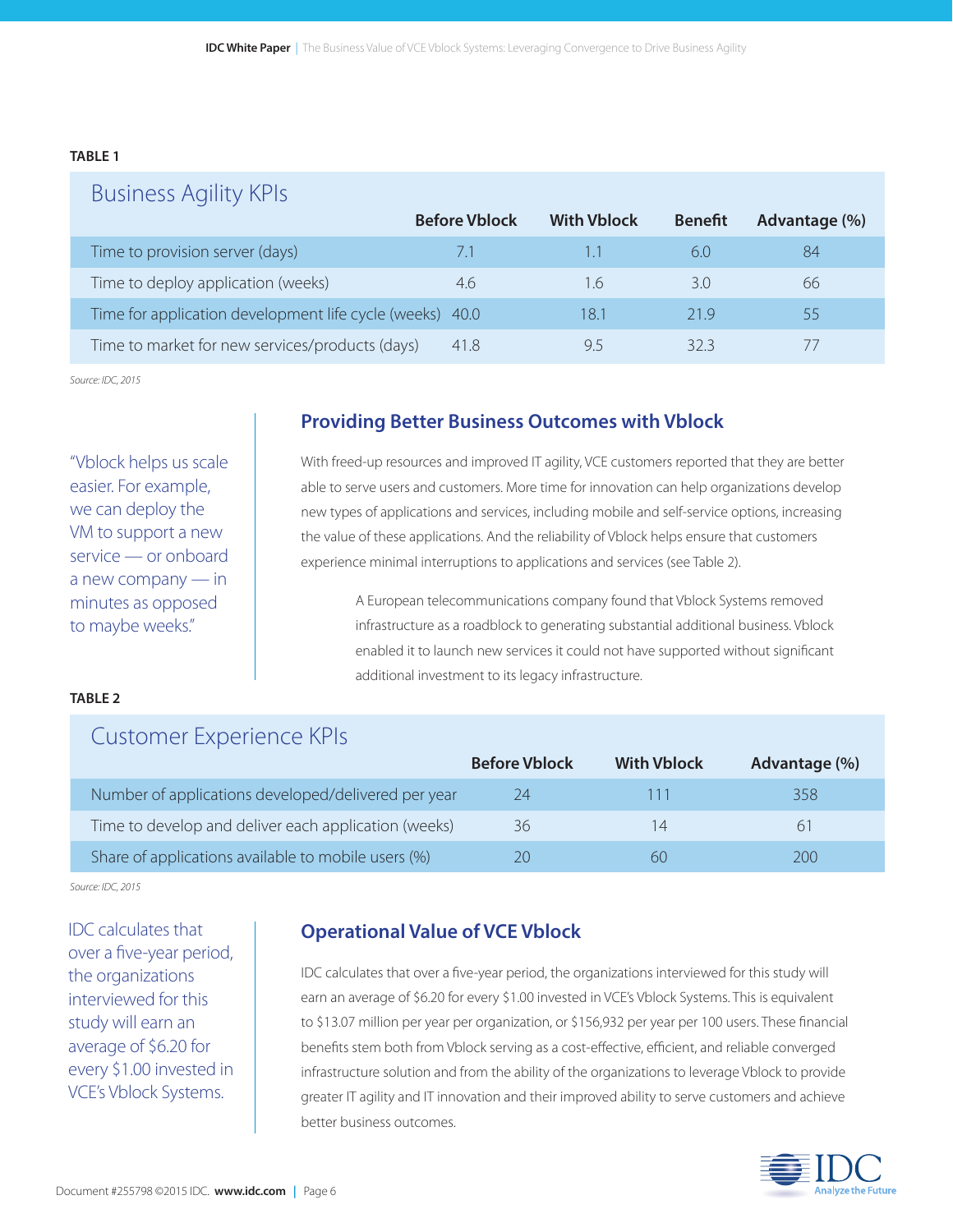At a foundational level, VCE customers have benefited from deploying Vblock because it serves as a more efficient infrastructure solution. This enables cost savings and staff productivity gains as summarized in Table 3.

### **TABLE 3**

### Benefits of Vblock Systems **Annual Benefit Annual Benefit per Vblock Systems Impact per 100 Users (\$) Customer (\$M)** IT infrastructure VCE customers used Vblock as a 48,583 4.05 cost savings consolidated, cost-effective, and scalable foundation for their growing businesses. IT staff productivity VCE customers spent less time 30,961 2.58 gains "keeping the lights on" with their Vblock environments because of their converged and simplified nature, reducing the cost of providing IT services and freeing up time for innovation. Risk mitigation — VCE customers benefited from 31,234 31,234 2.60 user productivity Vblock's reliability as a platform benefits for providing services and applications, minimizing disruptions to users and customers. Business productivity Vblock enabled organizations to 46,154 3.84 benefits become more agile, more innovative, and more customer friendly, thus serving as a business enabler.

*Source: IDC, 2015*

The primary reason that we chose Vblock was that we … had run out of space within our datacenter and run out of power. … We had to radically rethink how we were delivering technology to the company.

## **Vblock as a Cost-Effective, Reliable, and Efficient IT Infrastructure**

VCE customers say Vblock is a cost-effective, reliable, and efficient infrastructure for running critical business applications. Most customers interviewed need fewer physical servers to support growing workloads and are taking advantage of converged infrastructure to cut costs for hardware, power and facilities, and software licenses. Figure 3 presents percentage savings by area of IT infrastructure spending.

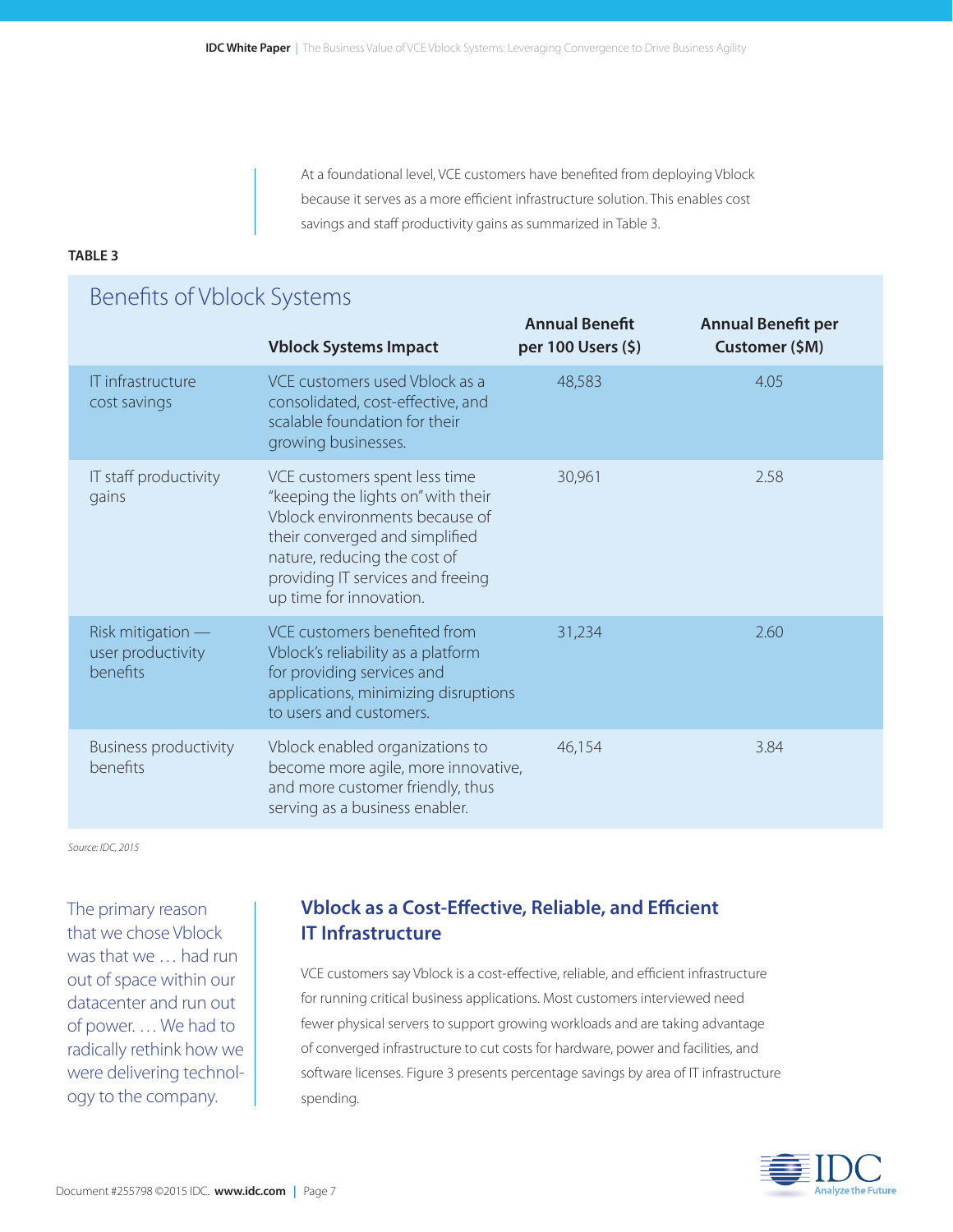### **FIGURE 3**

# Infrastructure Cost Reductions and Avoidances with Vblock



*Source: IDC, 2015*

Vblock can be quickly deployed with sufficient compute and storage capacity to handle service and business application growth, leading to significant reductions in datacenter infrastructure costs (see Figure 4).

### **FIGURE 4**



# Infrastructure Benefits per 100 Users with Vblock

*Source: IDC, 2015*

VCE customers also mentioned that they have generated significant IT staff efficiencies in a wide variety of areas such as deployment and server management (see Figure 5). IDC calculates that VCE customers achieved 71% efficiencies in terms of managing their Vblock environments compared with their pre-Vblock infrastructure. Customers reported taking



"The important thing about Vblock is that it's taking an infrastructure that used to take a lot of time and turning it into a commodity … I can take those resources that used to spend their time in the lab and have them work on mobility and collaboration."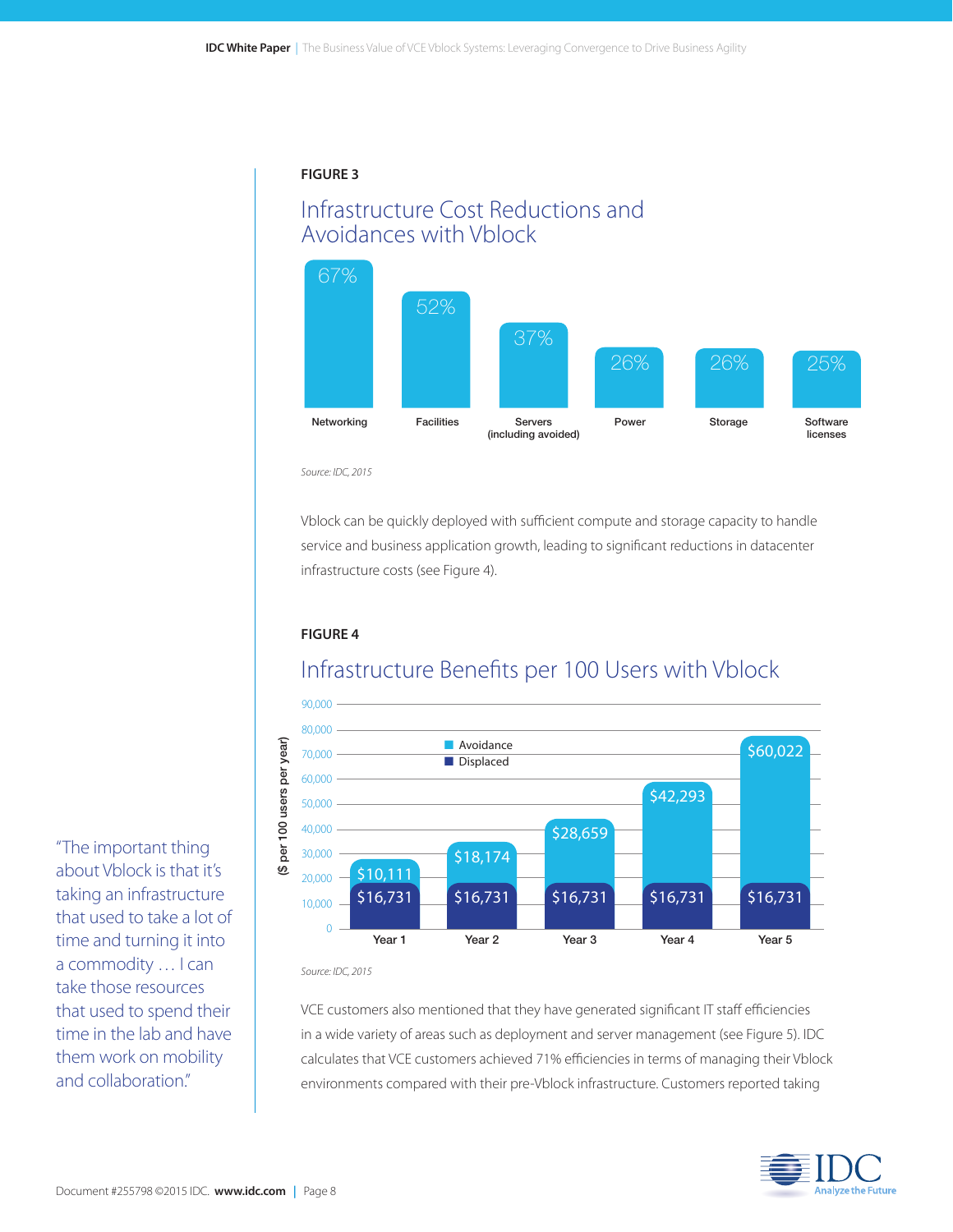advantage of converged environments to transform their IT organization and eliminate IT silos. Customers indicated that IT staff productivity gains have been particularly evident in the following areas:

- » **Server, storage, and network administration.** Customers need fewer resources to manage the server, storage, and network aspects of their Vblock environment.
- **»** Patching. Customers reduced risk and benefited from timely patch updates and information from VCE saving substantial staff time and helping minimize the likelihood of outages and problems.

**FIGURE 5**

## IT Staff Efficiencies — Vblock Environment



Server related – avoided

■ Current staff – Vblock environment

*Source: IDC, 2015*

### **Risk Mitigation — User Productivity**

On average, customers interviewed reported 96% less downtime. They experienced 90% fewer downtime instances and resolved downtime 61% faster since moving to Vblock. VCE customers indicated that Vblock helped them deliver more reliable services, minimizing business risk and making users more productive (see Table 4). Of the 16 customers interviewed, only 6 reported any incidents of downtime after deploying Vblock. One customer mentioned going from an average of 35 user-impacting downtime incidents per month to zero, and more than half of the customers interviewed said they have yet to experience a single instance of downtime since deploying Vblock.



"With Vblock, what we have is a multiskilled IT team. They may have their areas of specialization, but they can all do a little bit of everything, so we can make better use of them because they can cover a wider gamut of tasks."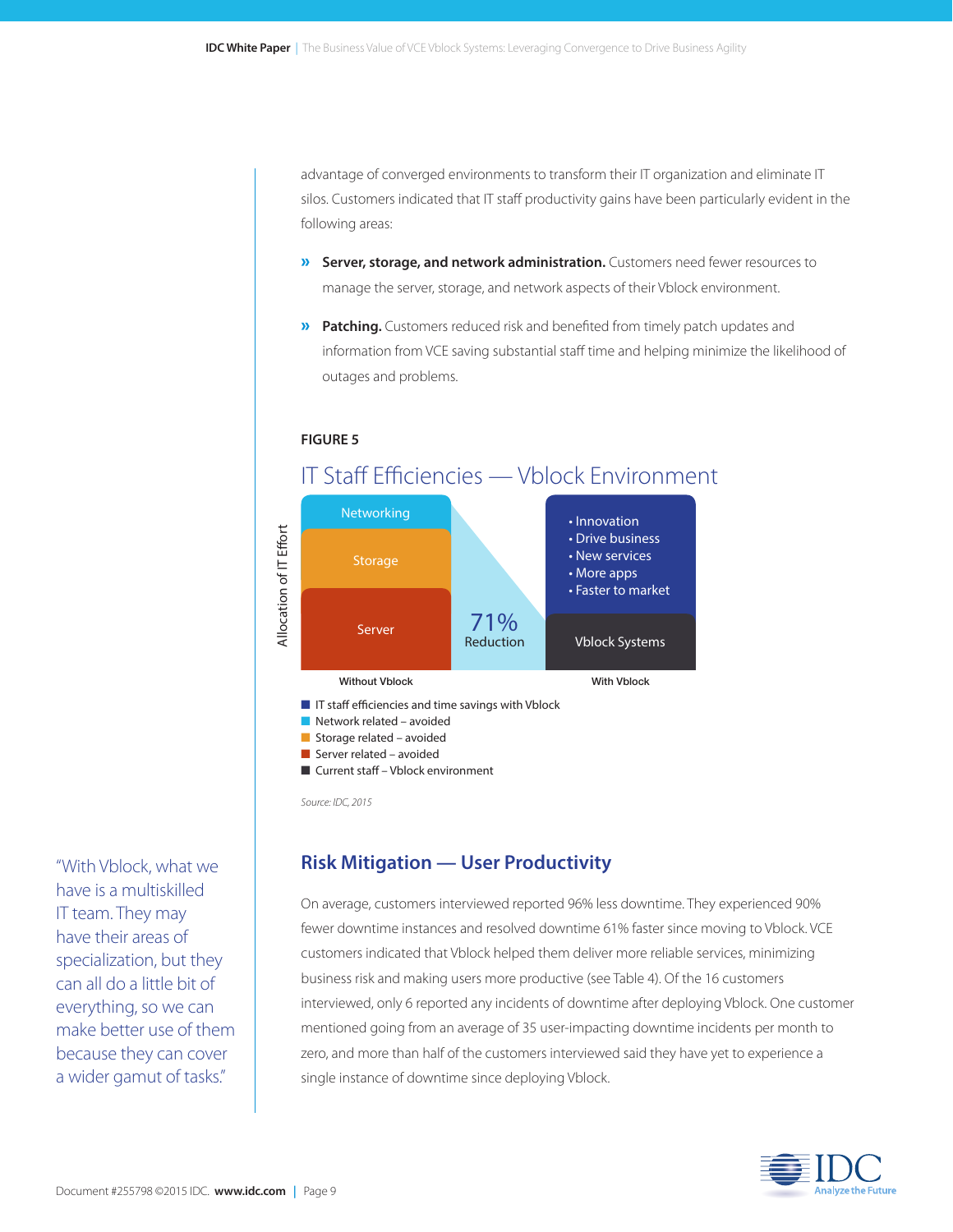#### **TABLE 4**

| Risk Mitigation — User Productivity KPIs           |                      |                    |                |               |
|----------------------------------------------------|----------------------|--------------------|----------------|---------------|
|                                                    | <b>Before Vblock</b> | <b>With Vblock</b> | <b>Benefit</b> | Advantage (%) |
| Number of unplanned downtime<br>incidents per year | 50.4                 | 5.2                | 45.2           | 90            |
| Time to resolve (hours)                            | 5.4                  | 2.1                | 3.3            | 61            |
| Total downtime per user per year                   | 8.0                  | ( ) 3              |                | 96            |

*Source: IDC, 2015*

"Vblock helps us capture customers. We make and market software, so time to market is super important … We got a pat on the back from the business side when they closed out a couple of big deals and said our response time was the reason for that."

## **Gaining Tangible Financial Benefits with Vblock**

For VCE customers, improved IT agility, greater innovation, and better customer experience led to tangible financial benefits. Organizations interviewed for this study are capturing on average 2.4% more revenue and increasing IT user productivity by 2.1%. For these customers, these Vblock-driven business outcomes have become a substantial competitive advantage and bottom-line benefit (see Table 5).

### **TABLE 5**

# Improved Business Outcomes with Vblock

| <b>Business Outcome Impact</b>                        | Benefit (%) |
|-------------------------------------------------------|-------------|
| Revenue increase from improved operations             | 2.4         |
| Net employee productivity increase                    | 2.1         |
| Improved application performance                      | 38          |
| Reduced time per query — analytics                    | 75          |
| Increase in customers using self-service capabilities | 30          |

*Source: IDC, 2015*

# ROI Analysis

IDC used the following three-step method for conducting its ROI analysis:

» **Gathered quantitative benefit information during the interviews using a before**and-after assessment. In this study, the benefits included user productivity increase, IT cost reduction, and IT staff productivity increase.

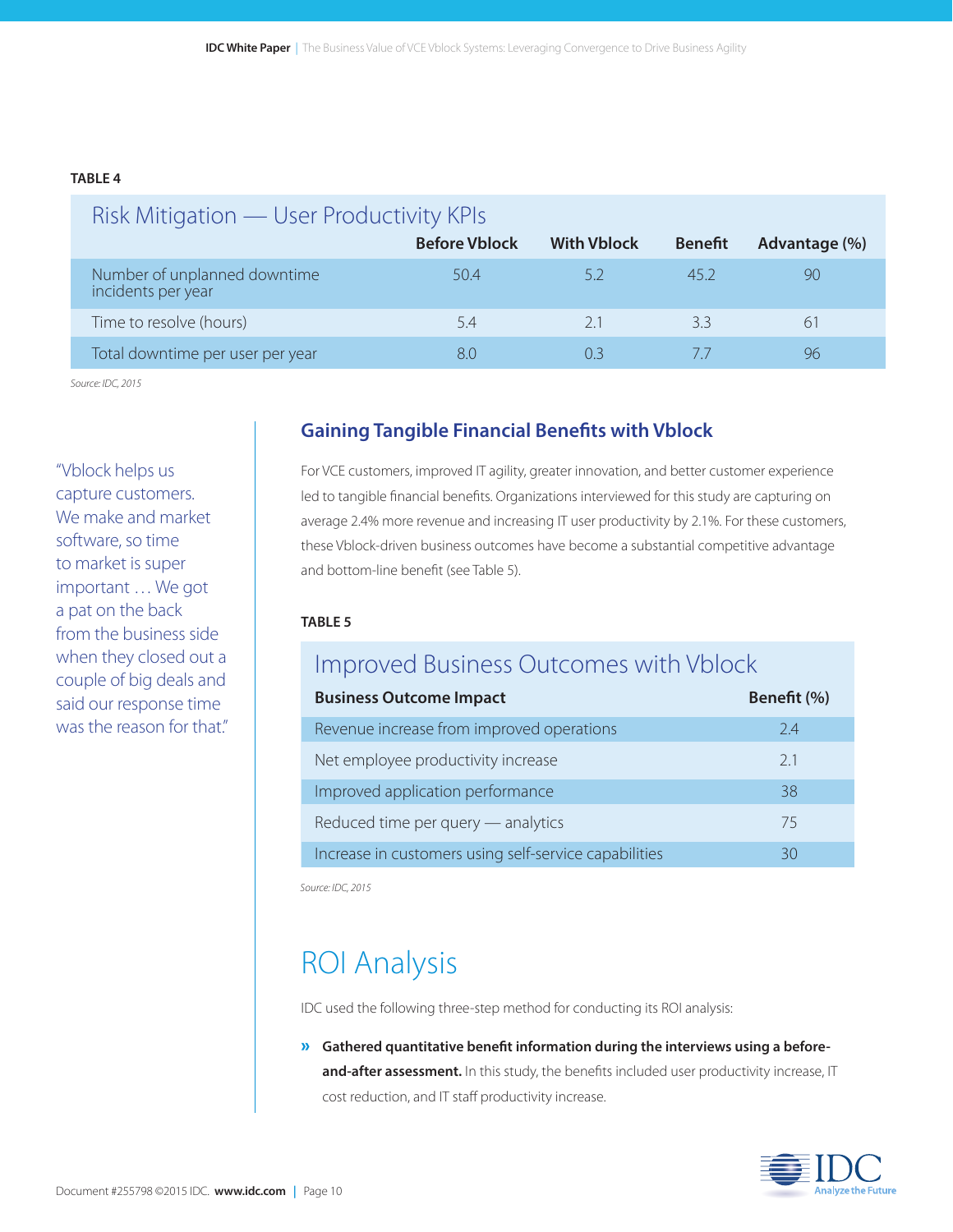- » **Created a complete investment (five-year total cost analysis) profile based on the interviews.** Investments go beyond the solution's hardware and software. IT departments spend staff time installing and configuring the new solution, removing old equipment and/or software, and then maintaining the new solution over five years. Ancillary costs directly related to the solution, such as user input to planning; outsourced installation, configuration, or maintenance; and IT staff or user training, are also included in the analysis.
- » **Calculated the ROI and payback period.** IDC conducted a depreciated cash-flow analysis of the benefits and investments over a five-year period.

IDC uses a discounted cash flow methodology to calculate the return on investment and payback period. ROI is the ratio of the net present value (NPV) and discounted investment. The payback period is the point at which *cumulative* benefits equal the initial investment.

IDC's five-year ROI analysis shows that VCE customers interviewed for this study will invest a discounted total of \$5.18 million in Vblock, including the costs of purchasing, maintaining, and supporting the converged solutions (see Table 6). IDC calculates that in return, these organizations will generate discounted business benefits worth \$32.01 million, resulting in an average ROI of 518% and breakeven time period of 7.5 months.

#### **TABLE 6**

# Five-Year ROI Analysis

|                            | <b>Average per Customer</b> | <b>Average per 100 Users</b> |
|----------------------------|-----------------------------|------------------------------|
| Benefit (discounted)       | \$32.01 million             | \$384,202                    |
| Investment (discounted)    | \$5.18 million              | \$62,201                     |
| Net present value (NPV)    | \$26.83 million             | \$322,001                    |
| Return on investment (ROI) | 518%                        | 518%                         |
| Payback period             | 7.5 months                  | 7.5 months                   |
| Discount rate              | 12%                         | 12%                          |

*Source: IDC, 2015*

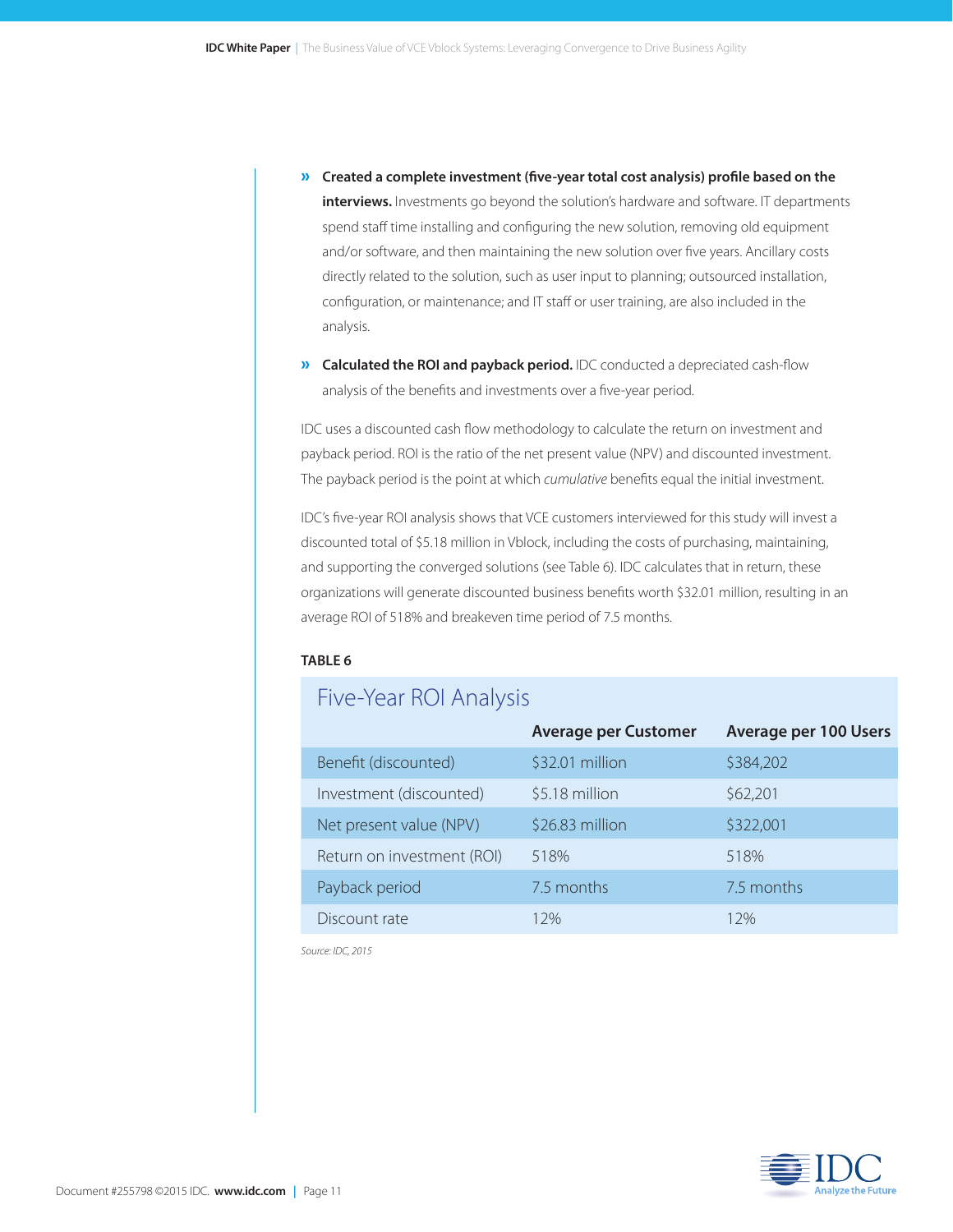# Challenges/Opportunities

IDC sees a number of challenges and opportunities for VCE as it continues to bring its Vblock offerings to market.

Challenges include:

- » **Overcoming steeper up-front customer investment.** Because converged infrastructure elements contain all major infrastructure components — server, storage, and networking — they can require additional levels of up-front investment, not only in terms of capital expenditures but also in terms of deployment, training, and support. Coming up with the financial flexibility to support this up-front investment may present a challenge for some organizations.
- » **Customer desire to pursue best-of-breed approach.** Some IT organizations prefer a best-of-breed approach, sourcing servers, storage, and networking from separate vendors, each according to the strengths of their underlying offerings. Some customers prefer to keep vendors in a competitive mode in order to find best-in-class solutions at the lowest possible cost. Putting all their eggs in a single converged infrastructure basket undermines the ability of customers to pursue such strategies.

Opportunities include:

- » **Pushing beyond the datacenter.** IDC research over the years has illustrated the fact that the best way to maximize the use of converged infrastructure is to use them extensively throughout the enterprise. VCE needs to ensure that its solutions work not only in a single datacenter environment but also in organizations with multiple datacenters, as well as at the smaller, campus scale. With its family of Vblock products that scale according to different needs, VCE is positioning itself to take advantage of this opportunity.
- » **Moving up the cloud stack.** One of the primary use cases for converged infrastructure is to provide a scalable and agile IT foundation for the creation of new cloud-based services. The development teams building such services want their infrastructure solution to move beyond provisioning of basic compute, storage, and network services. They also need more advanced data and application-level services. By working with higher-level application and cloud development platforms, VCE is positioning itself as a provider of turnkey cloud service development platforms for new business innovation.

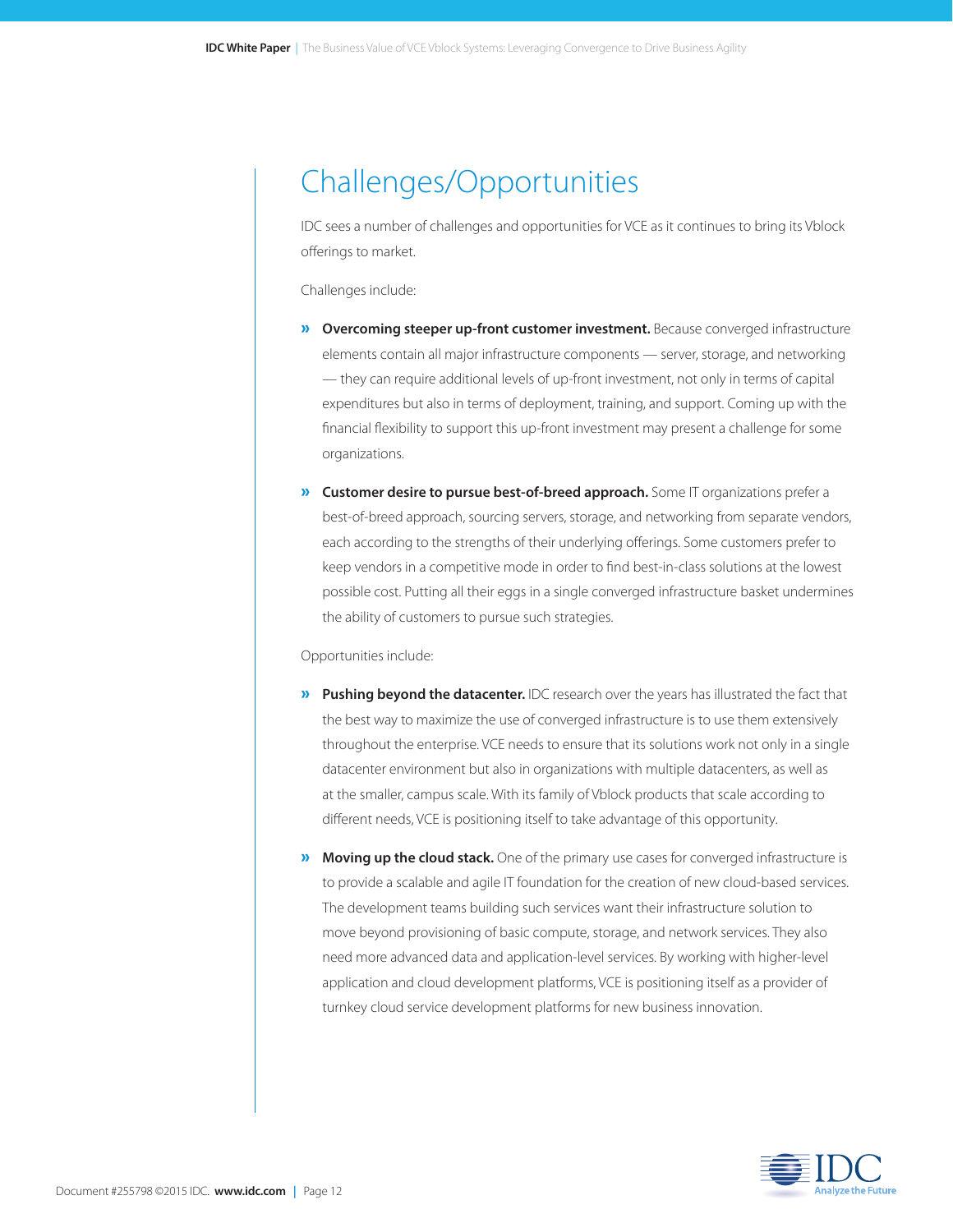# Conclusion

IDC's interviews with 16 VCE Vblock customers demonstrated that converged infrastructure deployments dramatically improved time to deploy and scale new services and freed up IT resources to focus on more value-added, strategic activities, all while reducing operational costs. As organizations continue to migrate their datacenter infrastructure to converged systems, they will introduce greater levels of flexibility into their IT environments and better position themselves as 3rd Platform innovators.

# Appendix

### **Methodology**

IDC's standard ROI methodology was used for this project. This methodology is based on gathering data from current users of the technology as the foundation for the model. Based on these interviews, IDC performs a three-step process to calculate the ROI and payback period:

- »Measure the savings from reduced IT costs (staff, hardware, software, maintenance, and IT support), increased user productivity, and improved revenue over the term of the deployment.
- »Ascertain the investment made in deploying the solution and the associated training and support costs.
- »Project the costs and savings over a five-year period and calculate the ROI and payback for the deployed solution.

IDC bases the payback period and ROI calculations on a number of assumptions, which are summarized as follows:

- »Time values are multiplied by burdened salary (salary + 28% for benefits and overhead) to quantify efficiency and manager productivity savings.
- »Downtime values are a product of the number of hours of downtime multiplied by the number of users affected.
- »The impact of unplanned downtime is quantified in terms of impaired end-user productivity and lost revenue.
- »Lost productivity is a product of downtime multiplied by burdened salary.

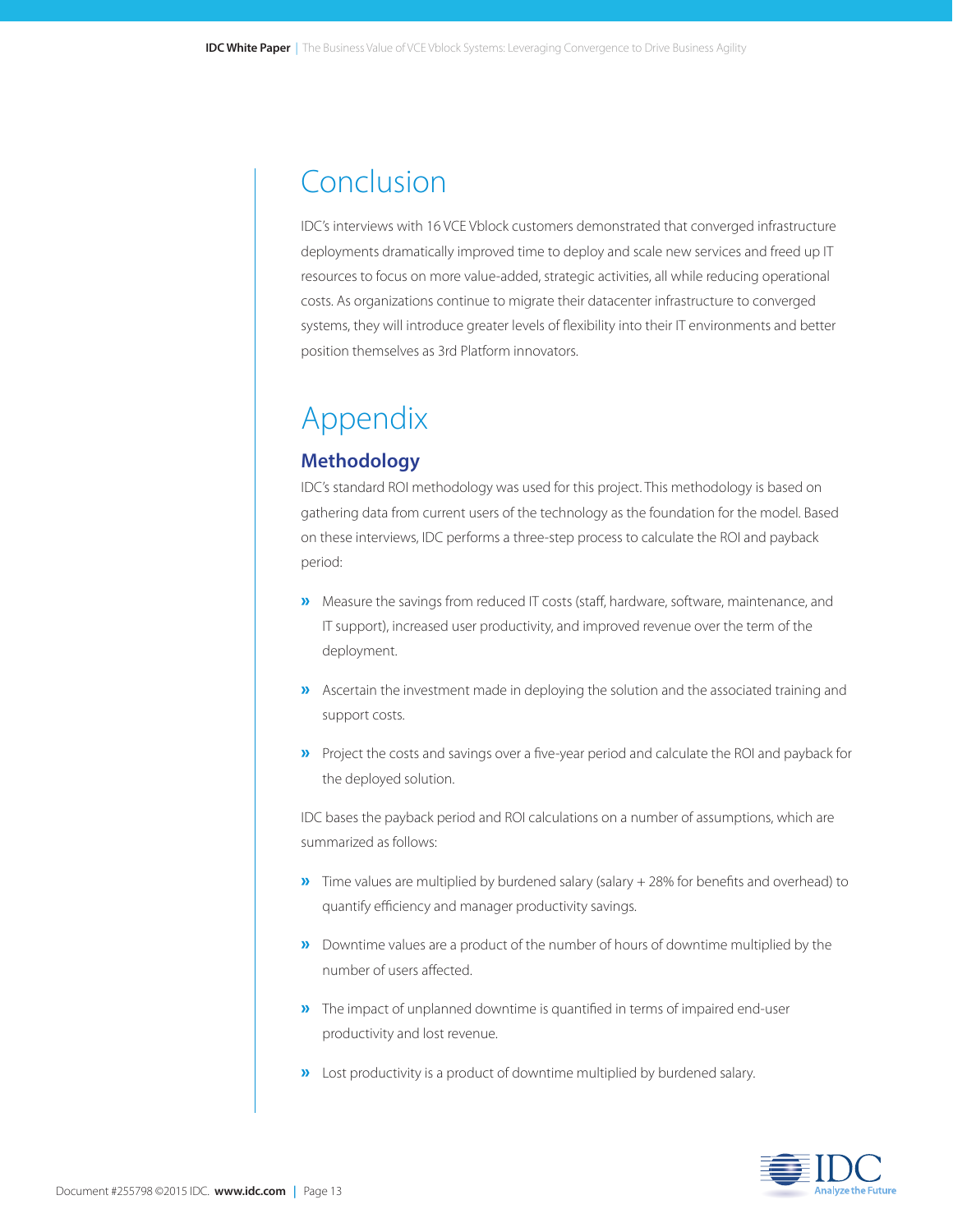- »Lost revenue is a product of downtime multiplied by the average revenue generated per hour.
- »The net present value of the five-year savings is calculated by subtracting the amount that would have been realized by investing the original sum in an instrument yielding a 12% return to allow for the missed opportunity cost. This accounts for both the assumed cost of money and the assumed rate of return.

Because every hour of downtime does not equate to a lost hour of productivity or revenue generation, IDC attributes only a fraction of the result to savings. As part of our assessment, we asked each company what fraction of downtime hours to use in calculating productivity savings and the reduction in lost revenue. IDC then taxes the revenue at that rate.

Further, because IT solutions require a deployment period, the full benefits of the solution are not available during deployment. To capture this reality, IDC prorates the benefits on a monthly basis and then subtracts the deployment time from the first-year savings.

### **Demographics**

Table 7 provides an aggregate profile of the organizations interviewed for this white paper.

### **TABLE 7**

# Demographics of Interviewed Organizations

|                                                                  | Range         | Average |
|------------------------------------------------------------------|---------------|---------|
| Number of employees                                              | 400-200,000   | 27,113  |
| Number of IT staff                                               | $22 - 4,000$  | 756     |
| Percentage of employees using IT services for jobs               | 20-100%       | 86%     |
| Percentage of users supported by Vblock Systems                  | $10 - 100\%$  | 85%     |
| Percentage of users who are mobile users                         | $2 - 100%$    | 37%     |
| Number of servers (physical)                                     | $50 - 5,000$  | 584     |
| Number of servers (virtual)                                      | 140-11,000    | 4,591   |
| x86 servers as a percentage of total servers                     | $75 - 100\%$  | 95%     |
| Percentage of total x86 servers running<br>on Vblock Systems     | $3 - 100%$    | 54%     |
| Number of business applications                                  | $25 - 10,000$ | 1,627   |
| Percentage of business applications running<br>on Vblock Systems | $1 - 100%$    | 55%     |

*Source: IDC, 2015*